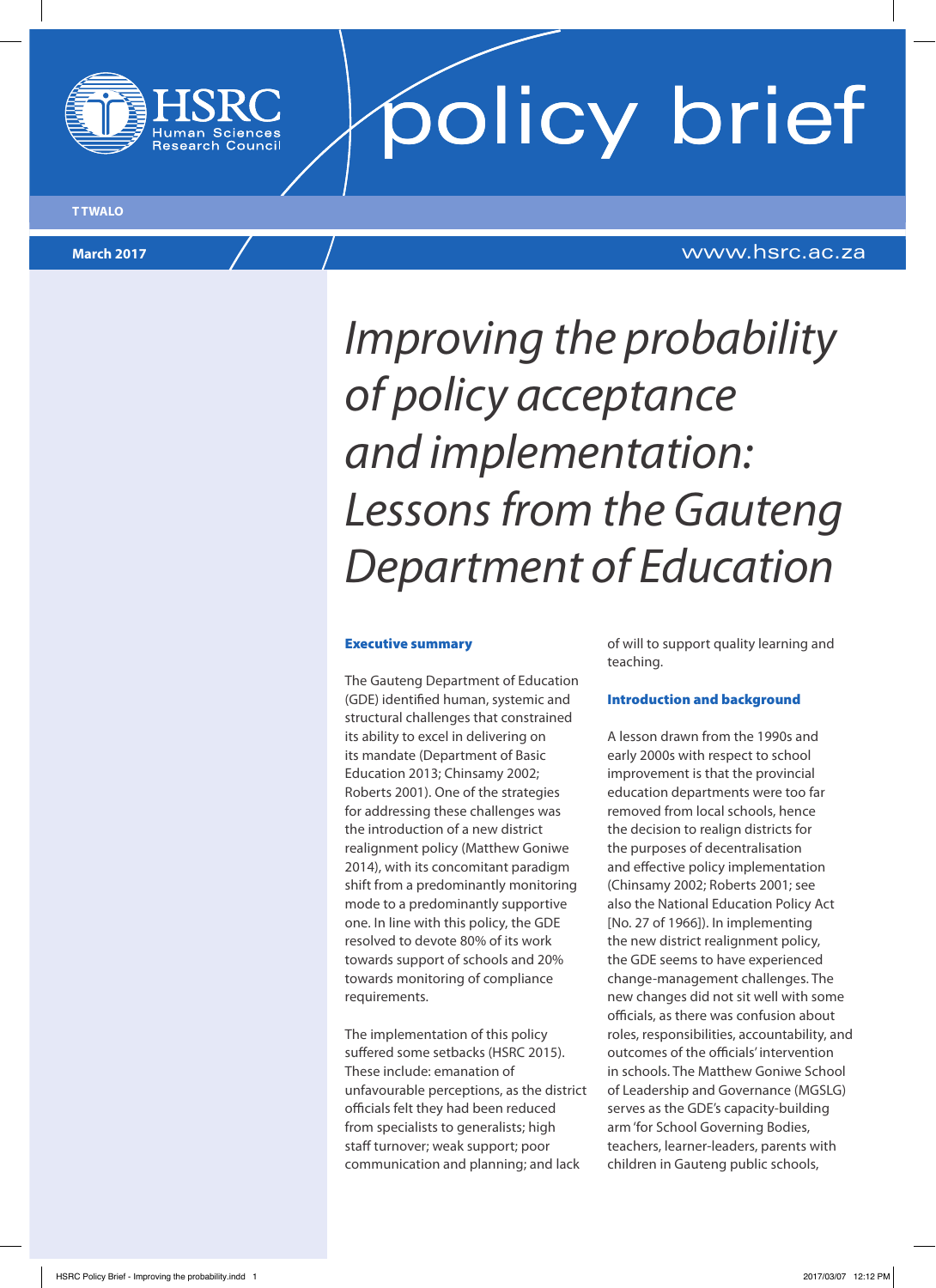and school leaders and managers in the form of principals and SMTs [school management teams]' (MGSLG 2014: 1). In 2014, the MGSLG requested proposals for 'conducting a needs analysis study and developing a capacity-building plan for GDE district officials' (MGSLG 2014: 1). This policy brief draws policy implementation lessons from the broader needs analysis study.

The GDE had identified human, systemic and structural challenges that constrained its ability to excel in delivering on its mandate. The human challenges included lack of accountability and a compliance-driven approach by many officials. The systemic challenges included inappropriate resource allocation, which apportioned 67% of resources for administration, 23% for building schools, and only 10% for improving learner knowledge, skills and values (MGSLG 2014). Some of the structural challenges were inappropriate business operations, such as the separation of the departments of human resource management and corporate services, which compromised work flow and service delivery to schools.

The predominantly qualitative nature of the study depicted the perceptions and

observations of the respondents (GDE officials). The respondents' observations are not necessarily reflections of the extent of dominance of the reported practices; instead they confirm the existence of the practices. Multiplicity of views regarding the same phenomenon is thus expected. The diversity of the officials in terms of their areas of responsibility was helpful for depicting a broader picture of the status quo. Table 1 depicts the diverse sample for this study.

The key findings of the needs analysis are that many officials require capacity building in a wide range of areas, including:

- leadership and management; • financial management;
- data collection, processing and analysis;
- communication;
- project management;
- mentoring and coaching;
- conflict management;
- problem solving; and
- report writing.

The proposed capacity-building plan for GDE district officials sought to ensure that needs in all these areas are addressed within three years (MGSLG,

**Table 1:** Sample for the study

| Officials by rank                                                      | <b>Interviewed</b><br>participants | Participants who<br>responded to survey<br>questionnaire | Participants who<br>took part in focus<br>group discussions |
|------------------------------------------------------------------------|------------------------------------|----------------------------------------------------------|-------------------------------------------------------------|
| Chief directors                                                        | 3                                  | n/a                                                      | n/a                                                         |
| District directors                                                     | 15                                 | n/a                                                      | n/a                                                         |
| Circuit managers                                                       | 15                                 | 30                                                       | 15                                                          |
| Institutional development and support<br>officers/Cluster leaders      | 30                                 | 30                                                       | 14                                                          |
| Chief education specialists: Curriculum<br>learning and implementation | 10                                 | 13                                                       | n/a                                                         |
| Chief education specialists: Education<br>operations and support       | 12                                 | 17                                                       | n/a                                                         |
| Phase coordinators/Unit coordinators                                   | 46                                 | 31                                                       | n/a                                                         |
| Curriculum facilitators/Subject advisors                               | 52                                 | 68                                                       | n/a                                                         |
| School principals                                                      | n/a                                | 250                                                      | n/a                                                         |
| Total                                                                  | 183                                | 439                                                      | 29                                                          |

2014). The next sections of this brief unpack the policy implementation lessons drawn from the above mentioned study.

## The GDE's realigned structure

The suite of GDE interventions for addressing the identified challenges included approval and implementation of a new district model, generally referred to as the 'realigned structure.' The realigned structure sought to streamline human resources for the purposes of efficient service delivery and effective problem solving in schools. It also introduced a paradigm shift. Initially, the responsibilities of the GDE officials were predominantly monitoring, as characterised by the use of checklists to ascertain compliance when visiting schools. The new modus operandi sought to move schools from where they are to where they ought to be. Hence the GDE's new goal was to dedicate 80% of its efforts towards support of schools and 20% towards compliance requirements. Since support requires mutual understanding, efforts to build cordial relations between schools and districts were implemented to establish an atmosphere conducive to solving existing problems.

In brief, the realigned structure aims to:

- streamline human resources within districts to ensure that there is collaboration and better coordination in how districts support schools;
- transform the way education business and services are delivered to schools;
- ensure that districts offer more support to schools and do less monitoring;
- encourage front-line problem solving from officials as they support schools;
- improve the responsiveness of districts to the needs of the schools; and
- achieve quality education and improved learner achievement.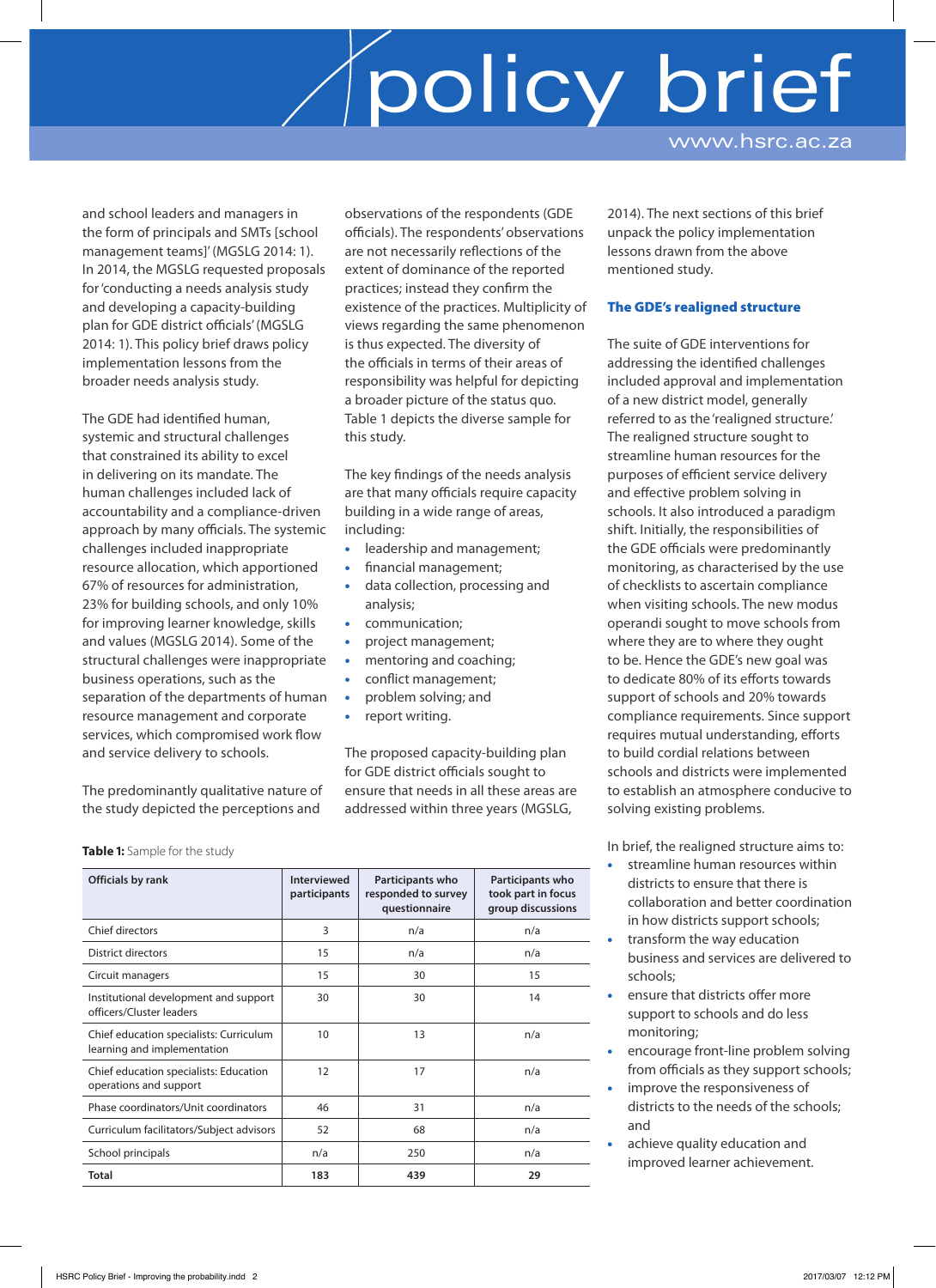Although there was some groundwork done before the approval of the realigned structure, the difficulties with implementation indicate that inadequate preparation was made, as the level of awareness and buy-in of the realignment's objectives was low. Communication about and advocacy of the new structure, along with provision of resources for its implementation, were relatively weak.

Effective implementation of the realigned structure requires the officials to be all-rounders who are capacitated in many different fields. When district officials visit schools, they are presented with a wide range of problems, and for an official to claim, for instance, that he or she is only a curriculum facilitator and thus cannot deal with school management issues is viewed as a disservice. The whole school evaluation (WSE) has nine evaluation areas in which the team of officials must have expertise. Therefore, the realigned structure uses a teamwork approach, and officials employ the 'each one teach one' principle to sharpen one another's skills. The downside of this approach is the officials' perception that they have been reduced from specialists to generalists – hence they oppose what seems to be changing them into being 'Jacks-ofall-trades'. It is therefore important for the GDE to manage the generalists-vsspecialists perception by underscoring the personal and professional value of having diverse skills.

### Human resources

The new structure translated to redundancy of some old positions and the creation of new vacancies, hence many of the existing staff members assumed new positions. The new appointments were made from the pool of officials in the system as the GDE had made an undertaking that the new structure would not translate to job losses or salary reductions. People were thus shifted around in the system and

accorded new titles. In many cases, the officials were not comfortable in their new positions because they were not qualified or experienced in their new roles. This discomfort was exacerbated by the fact that the inadequate preparation meant that some of the officials had no job descriptions; they had to provide these themselves on the basis of what they thought they should be doing in their new roles. In a context where some of the officials were unqualified or inexperienced in their new roles, the self-provided job descriptions were problematic: the officials would naturally not set themselves up for failure by designing job descriptions that were beyond their capacity to deliver.

The other policy challenge in the GDE relates to staffing. In light of limited resources, the rationale for the pupil–teacher ratio staffing model is understandable. According to this model, staffing is primarily determined by the number of learners; other considerations such as learning areas are secondary. Consequently, some schools operate without subject-relevant teachers. If the pupil–teacher ratio staffing requirements are met, subjectrelevant teachers will not be recruited. Therefore the available teachers have to improvise by teaching subjects they are not qualified to teach.

The staff turnover dynamics also make it difficult for subject advisors to make progress as they claim that there is a new teacher every term. The new teachers have to be trained in GDE policies, administration, and curriculum delivery (content and teaching methods). But soon after the new teachers have been trained, some of them leave the school or are assigned to teach something else. This instability leads, for instance, to training a Sesotho teacher to teach mathematics due to the shortage of subject-relevant teachers, and helps explain why there are so many teachers who are unclear

about the content of the subject they teach.

In view of the high staff turnover, the system needs to build in shock absorbers and coping mechanisms. One example of such is a wellimplemented and systematic mentoring programme for new teachers, allowing them to benefit from the experience of older teachers who are exiting the system. This approach would not be starting from scratch as the GDE already has some mechanisms in place, such as the empowerment of teachers through professional learning groups (PLGs) to develop their understanding of subject content. This is a commendable initiative that needs some improvement in order to work more effectively.

The staffing dynamics (for example, high turnover, staff shortage and large class sizes) translate to a dilemma about whether to teach for the purpose of merely covering the syllabus or for the purpose of helping learners achieve genuine understanding. Some participants argued that this challenge is aggravated by the rigid system and its structure, which compromises the effectiveness and efficiency of the schools' teacher recruitment processes. To counter this challenge, and in light of the teacher shortages, some participants suggested that teachers should work across schools and not be limited only to the school where they are based. In this way, they will be able to give relief where there is an urgent need for a subject-specific teacher. Such sharing of resources is a practical solution under the current circumstances.

The district officials, on the other hand, expressed similar frustrations regarding the quality of their support to schools. At times, the modus operandi seemed to be quantitative support, because the criteria for evaluating officials' performance are based on, inter alia, numbers (that is, number of schools visited) rather than the impact of the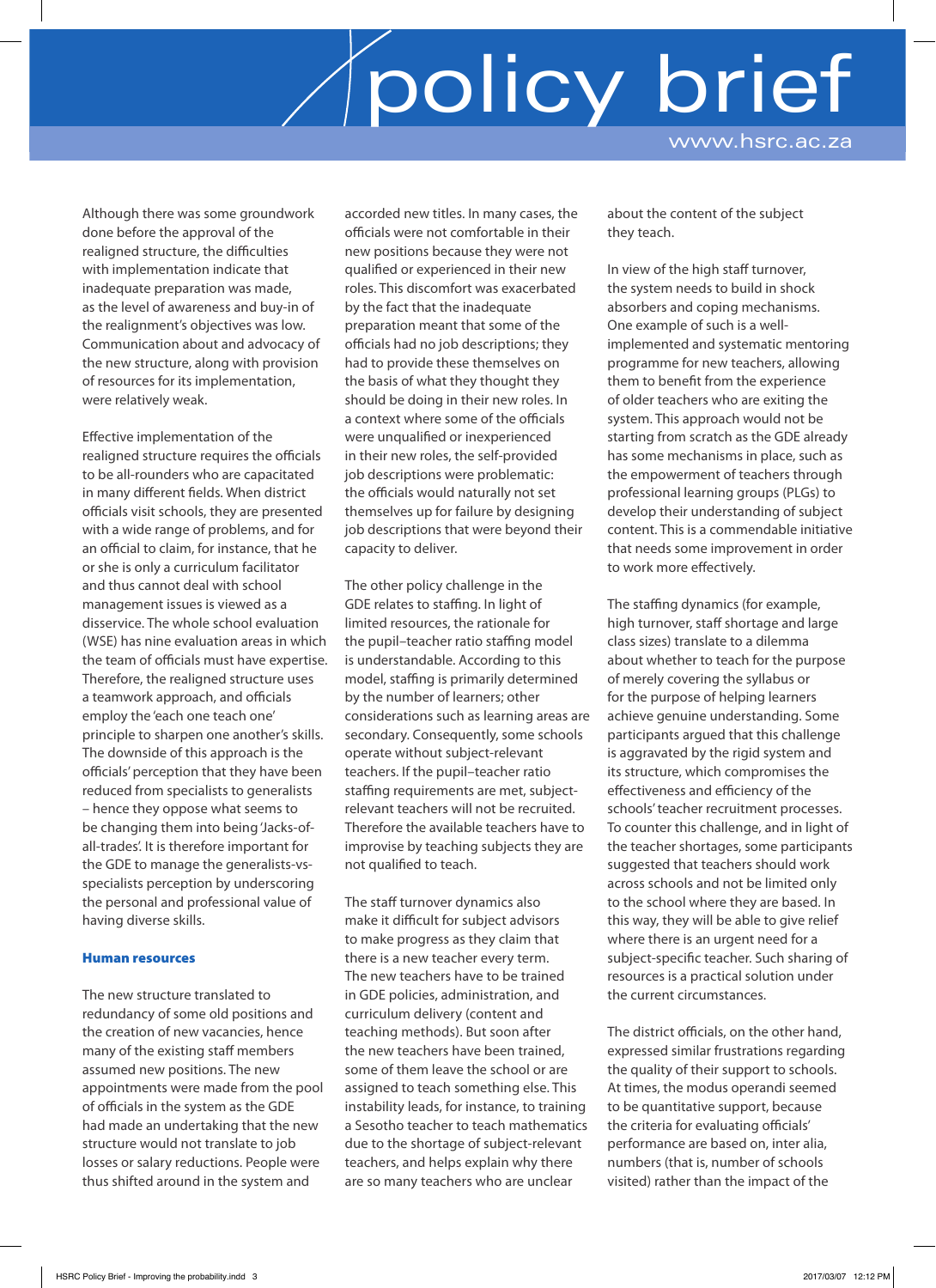interventions. The officials explained that it takes too long to visit some schools because an individual official has to deal with too many of them and the rigidness of the system aggravates this situation. The system credits those officials who visit more schools at the expense of those who visit fewer schools because they spend time providing quality support at each institution. The GDE should consider impact assessment of capacity-building interventions as a criterion for performance measurement, rather than using only the number of supported schools per official, which does not show the quality of the support provided.

In fact, the system should use both qualitative and quantitative performance measurement tools because the two are complementary. Owing to the quantitative performance measurement tools, we can, for instance, appreciate the fact that 'during the 2013 academic year, the Department delivered education services to 2 846 institutions which constitutes Primary, Secondary, LSEN [Learners with Special Educational Needs], Adult Education and Training (AET) and Further Education and Training institutions with 2 361 400 learners in total' (GDE 2014: 23).

## Capacity building

It appears that the GDE's capacitybuilding philosophy is that through the provision of short courses and other onthe-job training, officials will eventually be capacitated. While this end result may eventually be achieved, the GDE does not seem to have had a good sense of the implications of this approach. For instance, it is not clear how many short courses and other on-the-job training sessions would be required to get the officials to clearly understand their new roles. It is also not clear how long it would take to capacitate the officials, although a three-year capacity-building plan was envisaged to work, but the

conceptual basis for this assumption was not clear.

Moreover, everything has a ripple effect in the system. Where management is weak, the schools tend to be underperforming, and this is partly attributed to the inadequate support they receive due to lack of collaboration by the teachers. The lack of collaboration is characterised by, inter alia, non-attendance of capacitybuilding workshops. The irony of poorly performing schools is that they are the very same schools whose teachers do not attend these workshops. However, the perceived lack of collaboration is sometimes a reflection of the school's resources. Workshop non-attendance, for instance, may be due to a lack of money for transporting teachers to the workshop venue, an example of how the system tends at times to be self-defeating to the detriment of the learners.

### Management

Some district officials expressed dissatisfaction with the 'support' concept as it seemed to be endless. For instance, with respect to poorly performing principals and teachers, one area of frustration is the experience of some circuit managers who follow all the procedures and apply all the applicable corrective measures without achieving the desired outcomes. In such cases, they find themselves unable to apply the next steps, which are punitive, because principals and teachers are not appointed by the district and therefore cannot be fired by the district. The district may facilitate processes to ensure rooting out of bad elements from the system, but in reality this is a time-consuming endeavour and the systems are weak, to the extent that many officials simply resort to tolerating the problematic staff. However, it is important to quantify judgements such as the perceptions of slow and weak

GDE systems. Although it does not show how long it took to conclude each case, evidence indicates that inappropriate behaviour is dealt with, as the services of 113 GDE employees were terminated in 2013/14, 100 employees in 2011/12, and 75 employees in 2010/11 (GDE 2011, 2012, 2104).

Moreover, many officials were of the view that the responsiveness to reported problems at schools is slow, although the slowness is not quantified. The officials felt that they have no recourse as they merely write one report after the other with nothing happening thereafter. Consequently, some have developed the attitude of 'What's the point of reporting when nothing gets done?' The endless submission of reports without positive outcomes was viewed by the officials as a waste of time and paper – valuable and scarce resources in the department.

Another management challenge was the balance between ensuring clean governance and the delegation of powers to ensure quick decisionmaking and effective service delivery. Some officials felt that the district office is merely a conduit office with no budget and with insufficient decisionmaking powers for quick delivery of resources. One example given in this regard was infrastructure decay, which is aggravated by budget constraints. Small problems become big problems as a result of neglect and lack of operational budget. For instance, loose roof tiling, which requires a simple fix, ends up requiring renovation of the classrooms as the unattendedto problem leads to damages in the roof, ceiling and walls. The challenge of the lack of resources is, to some extent, a consequence of poor financial management and facilities management at some schools, as well as a reflection of the capacity of school governing bodies and school management teams (SMTs).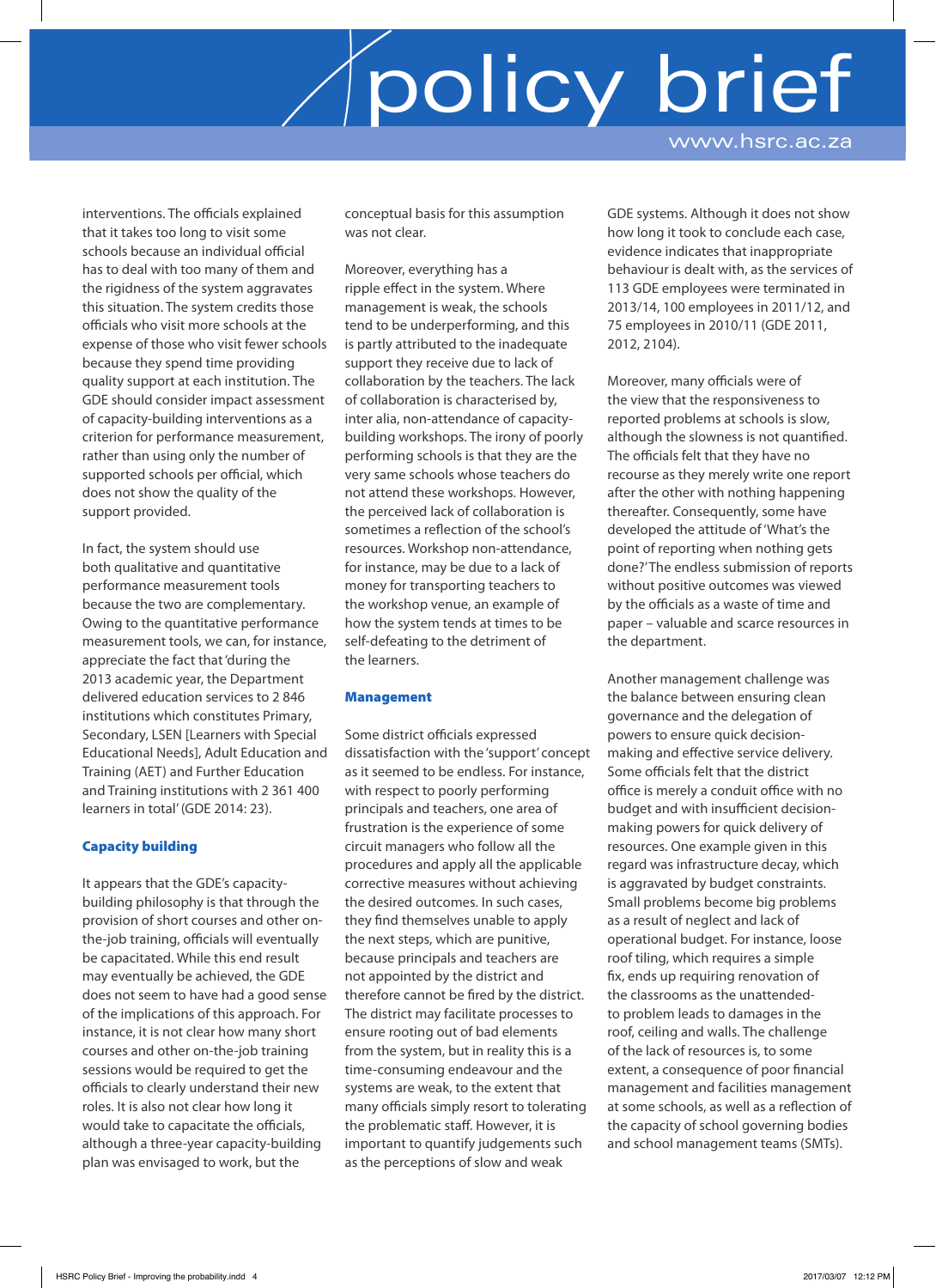### Communication

A multilayered structure such as the GDE requires an effective communication system. This is an area in which the GDE still needs to improve, as some participants observed weak communication and poor support for the district from the provincial department. The weak communication phenomenon seems to be prevalent in all GDE levels and manifests in the clash of plans and activities. While all the stakeholders serve one client (that is, the schools), the poor communication challenge translates to a considerable waste of time and other resources because it is reported that sometimes a message about the officials' school visit may not be passed to the teachers. When the officials arrive at a school, the teachers would be busy with something else, and thus the officials would have to leave without spending time with the teachers who require support. The weak communication infrastructure and inadequate resources translate to scenarios such as instead of spending R5 on a five-minute phone call to a school, officials spend R200 and three hours on the road driving to a school merely to deliver a message.

#### Planning and coordination

Planning is one of the key requirements for successful execution of a task or implementation of a policy. The National Planning Commission bemoaned the lack of integrated planning in government as individual departments seemed to have built walls around themselves, thus 'making it almost impossible to plan across borders or to collaborate' and thereby hindering development (NPC 2013: 273). This phenomenon was also observed by GDE officials. It was reported that when the district was doing its annual operational planning, information was sometimes not forthcoming from the provincial department about its plans, so these could not be integrated into the district's plans. It cannot be

overemphasised that the plans of the national department, provincial department, district office, circuit office and schools should, whenever possible, be jointly made, and widely communicated in a timely manner.

In the absence of integrated planning, some participants noted that the dominant mode of operation in the GDE is problem solving. There are always problems to be solved and the sources of the problems vary. Some problems are a result of poor or uncoordinated planning between the role players. Other problems are caused by the many directorates at the provincial office that all give instructions to the district without communicating with one another. Sets of instructions from the same provincial office sometimes clash or contradict one another, typical of 'the left hand not knowing what the right hand is doing' phenomenon.

A disjointed and non-aligned plan is very frustrating and counterproductive as it manifests as asymmetrical power relations within the system. In a clash of plans and activities, it is usually the plans of the most powerful that succeed. The less powerful feel undermined and taken for granted, as some district officials felt when the provincial office imposed its plans in their district. The GDE needs to engage in meaningful planning and implementation: that is, planning with all the stakeholders, providing a budget for implementation of the plan, communicating the plan, monitoring and evaluating it, and making necessary adjustments as informed by lessons from the implementation process.

#### Performance management

Problem solving in schools is sometimes delayed due to several factors, such as inaction by the people concerned, inability to address the problem, and the system operations. Sometimes the officials' recommendations are ignored by SMTs. Unfortunately, many officials think

there is nothing they can do because SMTs are not held accountable; there are no consequences for their inaction.

Consequently, some officials were of the view that the system promotes teacher underperformance. This is depicted in the case of the Secondary School Improvement Programme (SSIP), which allegedly encourages teachers not to teach during the week because students will attend some kind of intervention programme over weekends. Teachers take advantage of the SSIP opportunity by collaborating with the people who run these intervention programmes to ensure extra income for themselves. The teachers' role in this regard is to create a demand for the SSIP service providers and thereby get remunerated according to the demand levels. In spite of the 'behind-the-scenes' account, the Sci-Bono Discovery Centre (2015: 1), which facilitates the SSIP programme, claims that this programme 'has been seen as largely responsible for the improvements in the 2010 and 2011 Gauteng Grade 12 results'. It further claims that because of the SSIP programme, the GDE won the 2014 United Nations Public Service Award.

The lack of consequences for nonperformance is one of the main factors that compromise the quality of education in South Africa. According to former Auditor-General Terence Nombembe, the pervasive lack of consequences in government departments is a significant contributor to poor service delivery. He argues that when officials realise that there are no consequences for their underperformance or misdemeanours, even those 'who previously complied with legislation and who diligently performed their duties may become disillusioned and may also start to transgress. The ultimate effect of the lack of consequences is poor service delivery, poor financial management, and unreliable financial and service delivery reporting' (Nombembe 2013: 104).